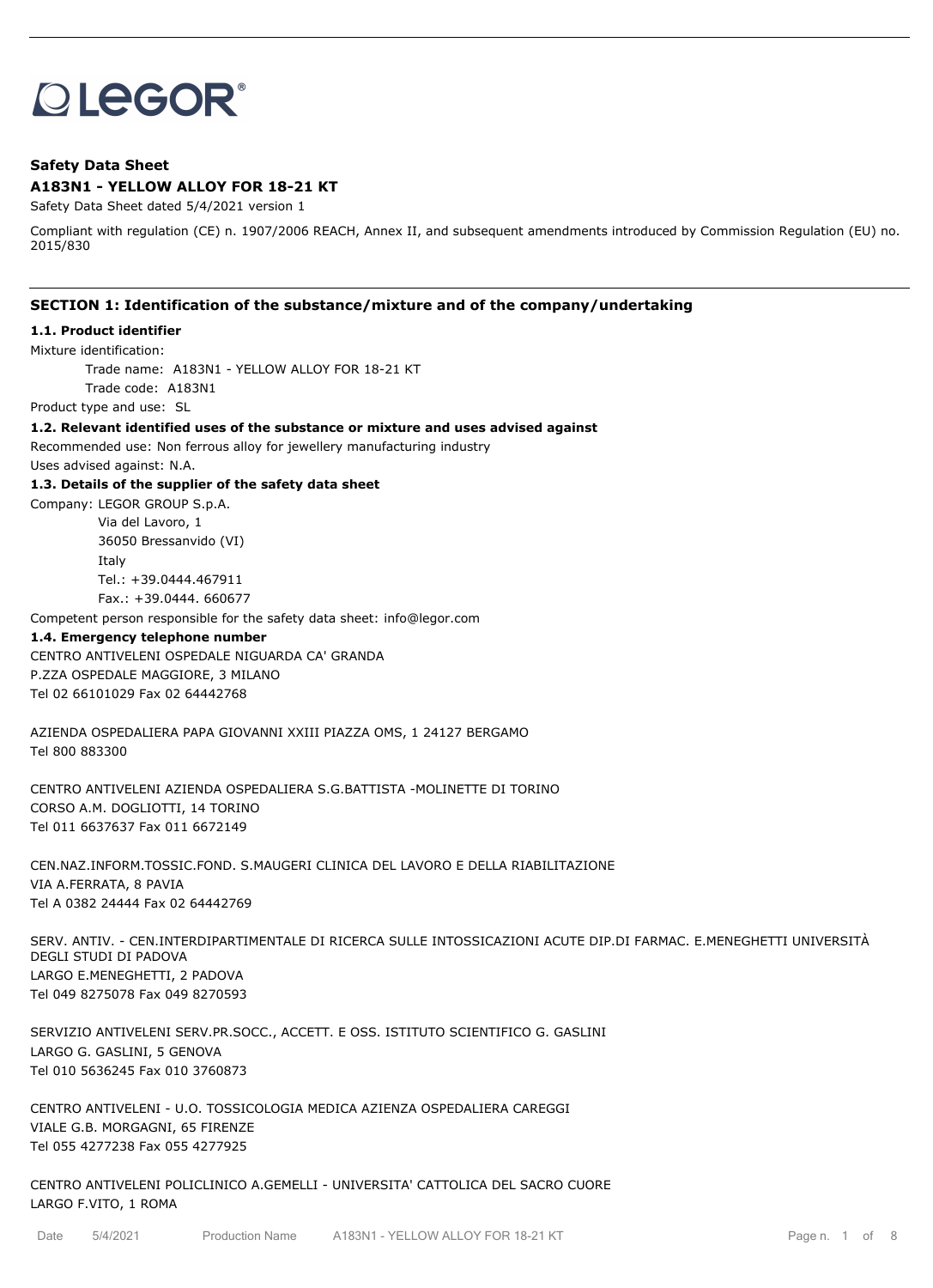CENTRO ANTIVELENI - ISTITUTO DI ANESTESIOLOGIA E RIANIMAZIONE UNIVERSITÀ DEGLI STUDI DI ROMA LA SAPIENZA VIALE DEL POLICLINICO, 155 ROMA Tel 06 49970698 Fax 06 4461967

AZ. OSP. UNIV. FOGGIA V.LE LUIGI PINTO, 1 71122 FOGGIA Tel 0881 732326

CENTRO ANTIVELENI AZIENDA OSPEDALIERA A. CARDARELLI VIA CARDARELLI, 9 NAPOLI Tel 081 7472870 Fax 081 7472880

## **SECTION 2: Hazards identification**

## **2.1. Classification of the substance or mixture**

#### **Regulation (EC) n. 1272/2008 (CLP)**

0 The product is not classified as dangerous according to Regulation EC 1272/2008 (CLP).

Adverse physicochemical, human health and environmental effects:

No other hazards

**2.2. Label elements**

The product is not classified as dangerous according to Regulation EC 1272/2008 (CLP).

# **Special provisions according to Annex XVII of REACH and subsequent amendments:**

None

**2.3. Other hazards**

No PBT Ingredients are present

Other Hazards: No other hazards

## **SECTION 3: Composition/information on ingredients**

**3.1. Substances**

N.A.

## **3.2. Mixtures**

Mixture identification: A183N1 - YELLOW ALLOY FOR 18-21 KT

# **Hazardous components within the meaning of the CLP regulation and related classification:**

| Qty         | <b>Name</b> | Ident. Numb.                             | Classification                                                     | <b>Registration Number</b> |
|-------------|-------------|------------------------------------------|--------------------------------------------------------------------|----------------------------|
| 50-75 %     | Copper      | EC:231-159-6<br>Index:029-024-<br>$00-X$ | CAS: 7440-50-8 Substance with a Union workplace<br>exposure limit. |                            |
| $35 - 50 %$ | Silver      |                                          | CAS: 7440-22-4 Substance with a Union workplace<br>exposure limit. |                            |

## **SECTION 4: First aid measures**

#### **4.1. Description of first aid measures**

In case of skin contact:

Wash with plenty of water and soap.

In case of eyes contact:

Wash immediately with water.

In case of Ingestion:

Do not induce vomiting, get medical attention showing the SDS and label hazardous.

In case of Inhalation:

Remove casualty to fresh air and keep warm and at rest.

# **4.2. Most important symptoms and effects, both acute and delayed**

N.A.

# **4.3. Indication of any immediate medical attention and special treatment needed**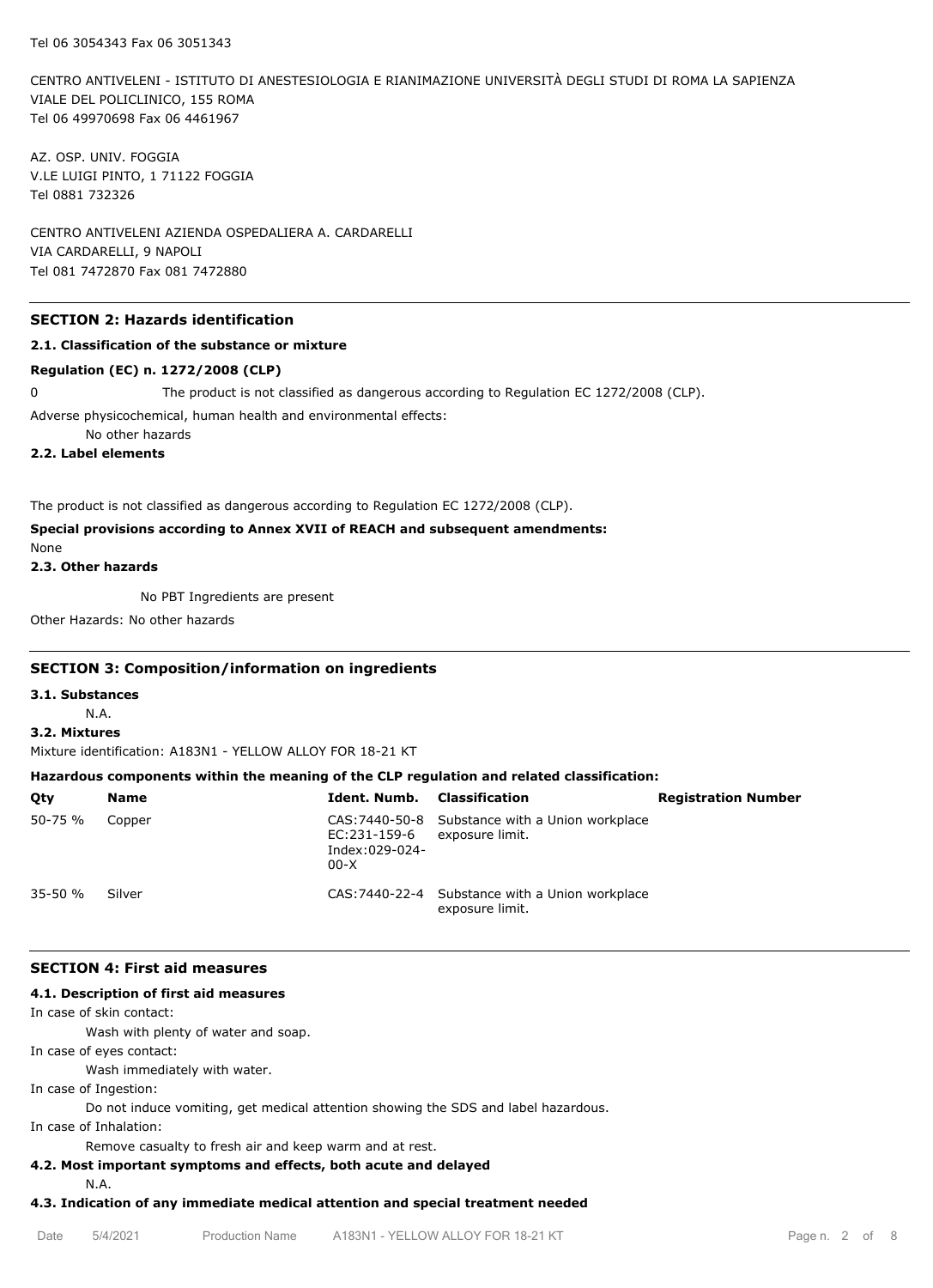# **SECTION 5: Firefighting measures**

#### **5.1. Extinguishing media**

Suitable extinguishing media:

Water.

Carbon dioxide (CO2).

Extinguishing media which must not be used for safety reasons:

None in particular.

#### **5.2. Special hazards arising from the substance or mixture**

Do not inhale explosion and combustion gases.

Burning produces heavy smoke.

#### **5.3. Advice for firefighters**

Use suitable breathing apparatus .

Collect contaminated fire extinguishing water separately. This must not be discharged into drains. Move undamaged containers from immediate hazard area if it can be done safely.

# **SECTION 6: Accidental release measures**

#### **6.1. Personal precautions, protective equipment and emergency procedures**

Wear personal protection equipment.

Remove persons to safety.

See protective measures under point 7 and 8.

## **6.2. Environmental precautions**

Do not allow to enter into soil/subsoil. Do not allow to enter into surface water or drains.

Retain contaminated washing water and dispose it.

In case of gas escape or of entry into waterways, soil or drains, inform the responsible authorities.

Suitable material for taking up: absorbing material, organic, sand

## **6.3. Methods and material for containment and cleaning up**

Suitable material for taking up: absorbing material, organic, sand Wash with plenty of water.

## **6.4. Reference to other sections**

See also section 8 and 13

## **SECTION 7: Handling and storage**

#### **7.1. Precautions for safe handling**

Avoid contact with skin and eyes, inhaltion of vapours and mists.

Do not eat or drink while working.

See also section 8 for recommended protective equipment.

## **7.2. Conditions for safe storage, including any incompatibilities**

Incompatible materials:

None in particular.

Instructions as regards storage premises:

Adequately ventilated premises.

# **7.3. Specific end use(s)**

Recommendation(s)

None in particular

Industrial sector specific solutions:

None in particular

#### **SECTION 8: Exposure controls/personal protection**

#### **8.1. Control parameters**

#### **Community Occupational Exposure Limits (OEL)**

| Component      |          | <b>OEL</b><br>Type | Country         | <b>Ceiling</b> | ma/m3 | Long Term Long Term Short<br>ppm | Term<br>mq/m3 | <b>Short</b><br>Term ppm | <b>Behaviour Notes</b> |                                           |
|----------------|----------|--------------------|-----------------|----------------|-------|----------------------------------|---------------|--------------------------|------------------------|-------------------------------------------|
| Copper         |          | ACGIH              | <b>NNN</b>      |                | 0,2   |                                  |               |                          |                        | Fume, as Cu. Irr, GI,<br>metal fume fever |
|                |          | ACGIH              | <b>NNN</b>      |                |       |                                  |               |                          |                        | Dusts and mists, as                       |
| D <sub>0</sub> | F1110011 |                    | Droduction Namo |                |       | A 193N1 VELLOMIALLOVEOD 19 21 KT |               |                          |                        | $D_{200}$ n $2$ of $9$                    |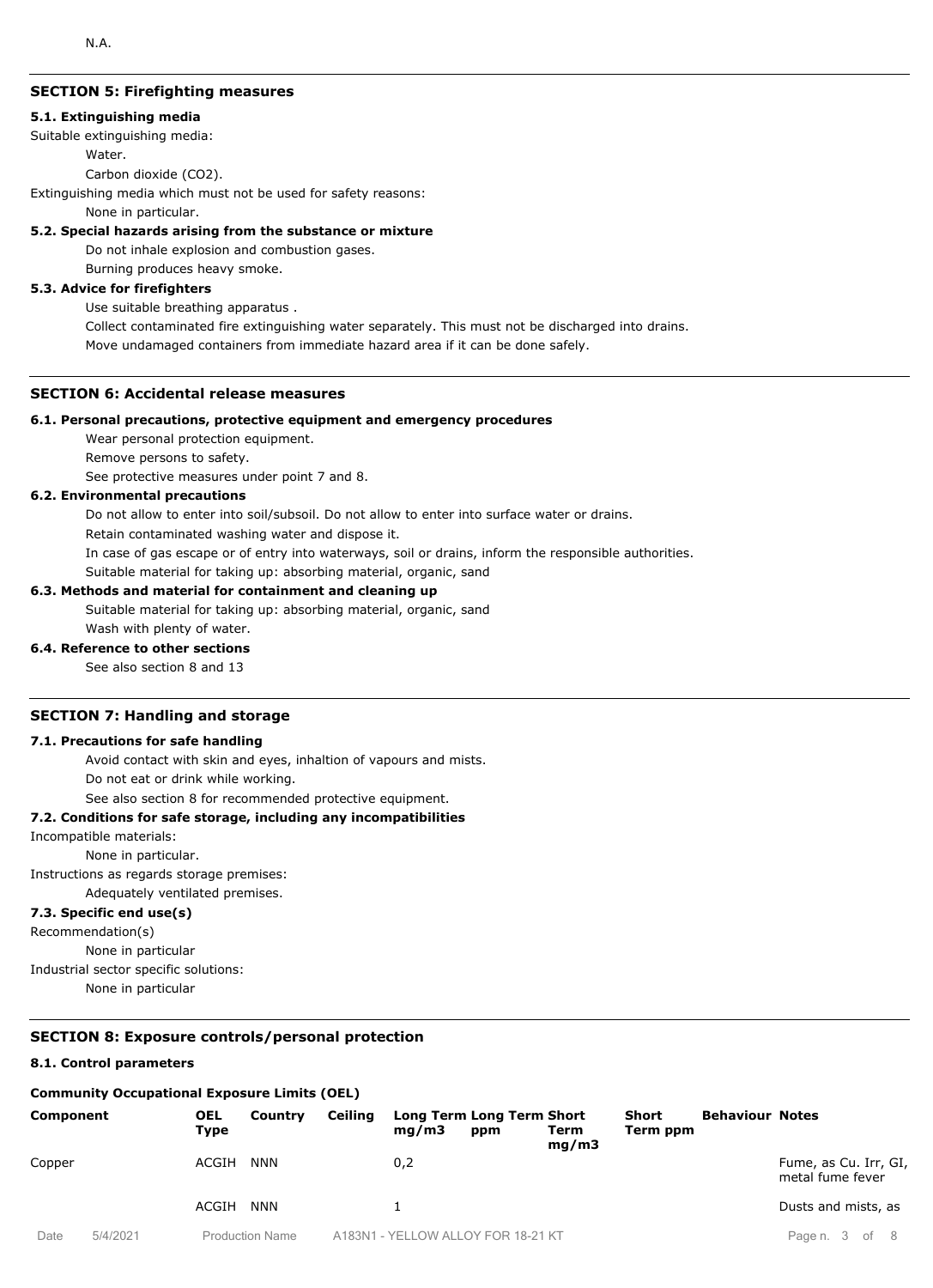|        |                     |      | Turrie Tever                           |
|--------|---------------------|------|----------------------------------------|
| Silver | EU<br><b>NNN</b>    | 0,1  |                                        |
|        | ACGIH<br><b>NNN</b> | 0,1  | Metal dust and fume.<br>- Argyria      |
|        | ACGIH<br><b>NNN</b> | 0,01 | Soluble compounds,<br>as Ag. - Argyria |

#### **Derived No Effect Level (DNEL) values**

| Component | CAS-No.   | Worker Worker Consu<br><b>Industr Profess mer</b><br>ional<br>у | Route                      | <b>Exposure</b> Exposure Frequency Remark |
|-----------|-----------|-----------------------------------------------------------------|----------------------------|-------------------------------------------|
| Copper    | 7440-50-8 | 0.041<br>mg/kg                                                  | <b>Human</b><br>Dermal     | Long Term, systemic<br>effects            |
|           |           | 0,041<br>mg/kg                                                  | <b>Human</b><br>Inhalation | Long Term, systemic<br>effects            |
|           |           | 0,082<br>mg/kg                                                  | <b>Human</b><br>Dermal     | Short Term, systemic<br>effects           |
|           |           | 0,082<br>mg/kg                                                  | <b>Human</b><br>Inhalation | Short Term, systemic<br>effects           |

## **8.2. Exposure controls**

Eye protection:

Not needed for normal use. Anyway, operate according good working practices.

Protection for skin:

No special precaution must be adopted for normal use.

Protection for hands:

Not needed for normal use. Respiratory protection: N.A. Thermal Hazards: N.A. Environmental exposure controls:

N.A. Hygienic and Technical measures N.A.

# **SECTION 9: Physical and chemical properties**

# **9.1. Information on basic physical and chemical properties Physical State** Solid **Appearance and colour:** Yellow grained alloy **Odour:** Odourless **Odour threshold:** N.A. **pH:** Not Relevant **Melting point / freezing point:** 970 °C (1778 °F) **Initial boiling point and boiling range:** N.A. **Flash point:** > 93°C **Evaporation rate:** N.A. **Upper/lower flammability or explosive limits:** N.A. **Vapour density:** N.A. **Vapour pressure:** N.A. **Relative density:** N.A. **Solubility in water:** Unsoluble in water **Solubility in oil:** Unsoluble in organic solvents **Partition coefficient (n-octanol/water):** N.A. **Auto-ignition temperature:** N.A. **Decomposition temperature:** N.A. **Viscosity:** N.A. **Explosive properties:** n.a. **Oxidizing properties:** n.a. **Solid/gas flammability:** n.a.

Cu. Irr, GI, metal fume fever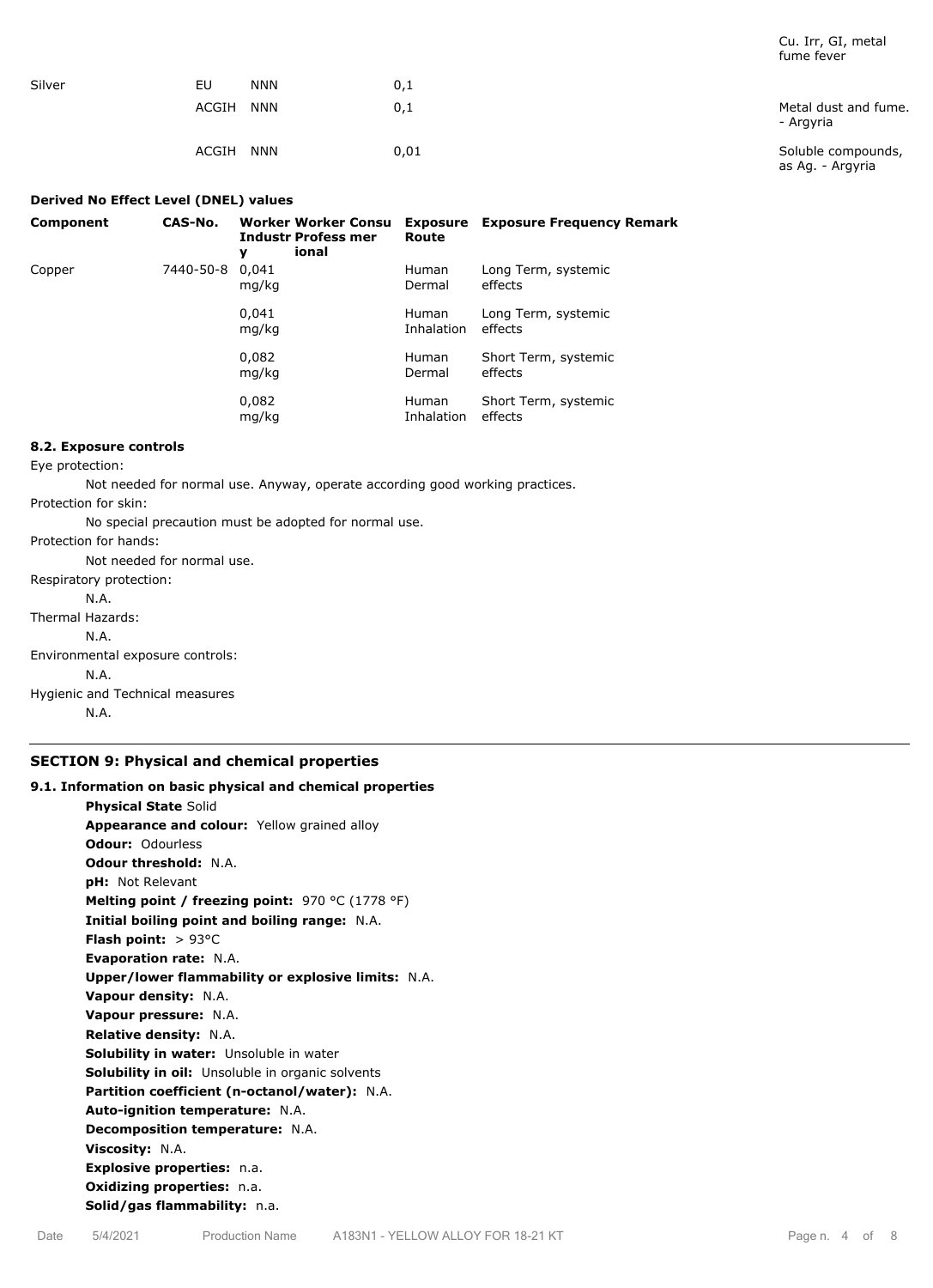# **9.2. Other information**

**VOC** N.A. **Substance Groups relevant properties** N.A. **Miscibility:** N.A. **Conductivity:** N.A.

#### **SECTION 10: Stability and reactivity**

#### **10.1. Reactivity**

Stable under normal conditions

#### **10.2. Chemical stability** Data not Available.

**10.3. Possibility of hazardous reactions** None.

#### **10.4. Conditions to avoid**

Stable under normal conditions.

**10.5. Incompatible materials**

None in particular.

**10.6. Hazardous decomposition products**

None.

## **SECTION 11: Toxicological information**

## **11.1. Information on toxicological effects**

# **Toxicological Information of the Preparation**

| a) acute toxicity                    | Not classified                                                   |
|--------------------------------------|------------------------------------------------------------------|
|                                      | Based on available data, the classification criteria are not met |
| b) skin corrosion/irritation         | Not classified                                                   |
|                                      | Based on available data, the classification criteria are not met |
| c) serious eye damage/irritation     | Not classified                                                   |
|                                      | Based on available data, the classification criteria are not met |
| d) respiratory or skin sensitisation | Not classified                                                   |
|                                      | Based on available data, the classification criteria are not met |
| e) germ cell mutagenicity            | Not classified                                                   |
|                                      | Based on available data, the classification criteria are not met |
| f) carcinogenicity                   | Not classified                                                   |
|                                      | Based on available data, the classification criteria are not met |
| g) reproductive toxicity             | Not classified                                                   |
|                                      | Based on available data, the classification criteria are not met |
| h) STOT-single exposure              | Not classified                                                   |
|                                      | Based on available data, the classification criteria are not met |
| i) STOT-repeated exposure            | Not classified                                                   |
|                                      | Based on available data, the classification criteria are not met |
| j) aspiration hazard                 | Not classified                                                   |
|                                      | Based on available data, the classification criteria are not met |

# **SECTION 12: Ecological information**

# **12.1. Toxicity**

Adopt good working practices, so that the product is not released into the environment. Eco-Toxicological Information:

# **List of Eco-Toxicological properties of the product**

Not classified for environmental hazards.

No data available for the product

# **12.2. Persistence and degradability**

N.A.

# **12.3. Bioaccumulative potential**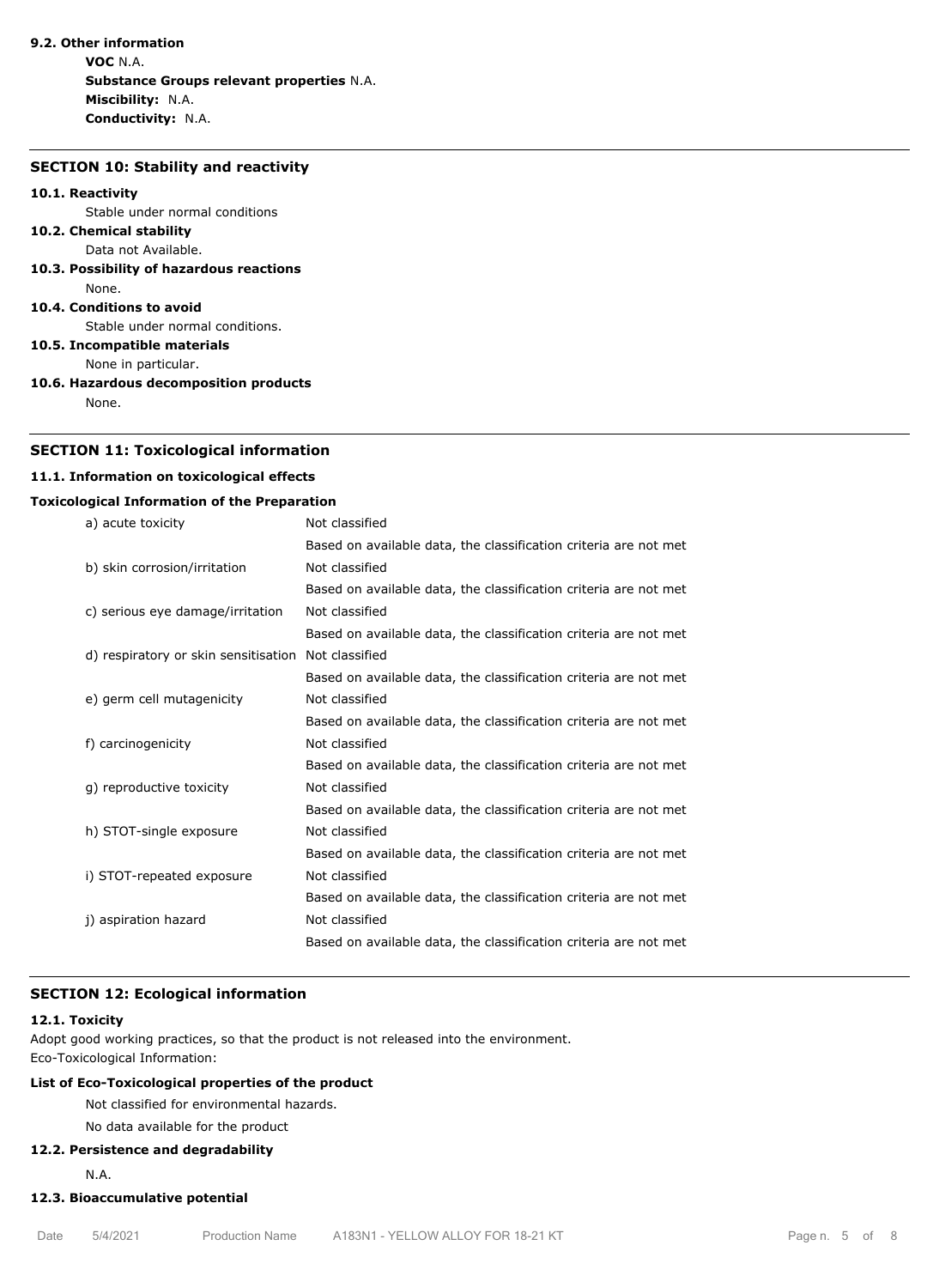## **12.4. Mobility in soil**

N.A.

**12.5. Results of PBT and vPvB assessment**

No PBT Ingredients are present

#### **12.6. Other adverse effects**

N.A.

## **SECTION 13: Disposal considerations**

## **13.1. Waste treatment methods**

Recover if possible. In so doing, comply with the local and national regulations currently in force.

# **SECTION 14: Transport information**

Not classified as dangerous in the meaning of transport regulations.

**14.1. UN number** N.A. **14.2. UN proper shipping name** N.A. **14.3. Transport hazard class(es)** ADR-Class: NA N.A. **14.4. Packing group** N.A. **14.5. Environmental hazards** N.A. **14.6. Special precautions for user** N.A. Road and Rail ( ADR-RID ) : N.A. Air ( IATA ) : Sea ( IMDG ) : N.A.

# **14.7. Transport in bulk according to Annex II of MARPOL and the IBC Code**

N.A.

# **SECTION 15: Regulatory information**

# **15.1. Safety, health and environmental regulations/legislation specific for the substance or mixture**

```
Dir. 98/24/EC (Risks related to chemical agents at work)
Dir. 2000/39/EC (Occupational exposure limit values)
Regulation (EC) n. 1907/2006 (REACH)
Regulation (EC) n. 1272/2008 (CLP)
Regulation (EC) n. 790/2009 (ATP 1 CLP) and (EU) n. 758/2013
Regulation (EU) n. 286/2011 (ATP 2 CLP)
Regulation (EU) n. 618/2012 (ATP 3 CLP)
Regulation (EU) n. 487/2013 (ATP 4 CLP)
Regulation (EU) n. 944/2013 (ATP 5 CLP)
Regulation (EU) n. 605/2014 (ATP 6 CLP)
Regulation (EU) n. 2015/1221 (ATP 7 CLP)
Regulation (EU) n. 2016/918 (ATP 8 CLP)
Regulation (EU) n. 2016/1179 (ATP 9 CLP)
Regulation (EU) n. 2017/776 (ATP 10 CLP)
Regulation (EU) n. 2018/669 (ATP 11 CLP)
Regulation (EU) n. 2018/1480 (ATP 13 CLP)
Regulation (EU) n. 2019/521 (ATP 12 CLP)
Regulation (EU) 2015/830
```
Restrictions related to the product or the substances contained according to Annex XVII Regulation (EC) 1907/2006 (REACH) and subsequent modifications:

Restrictions related to the product: None

Restrictions related to the substances contained: None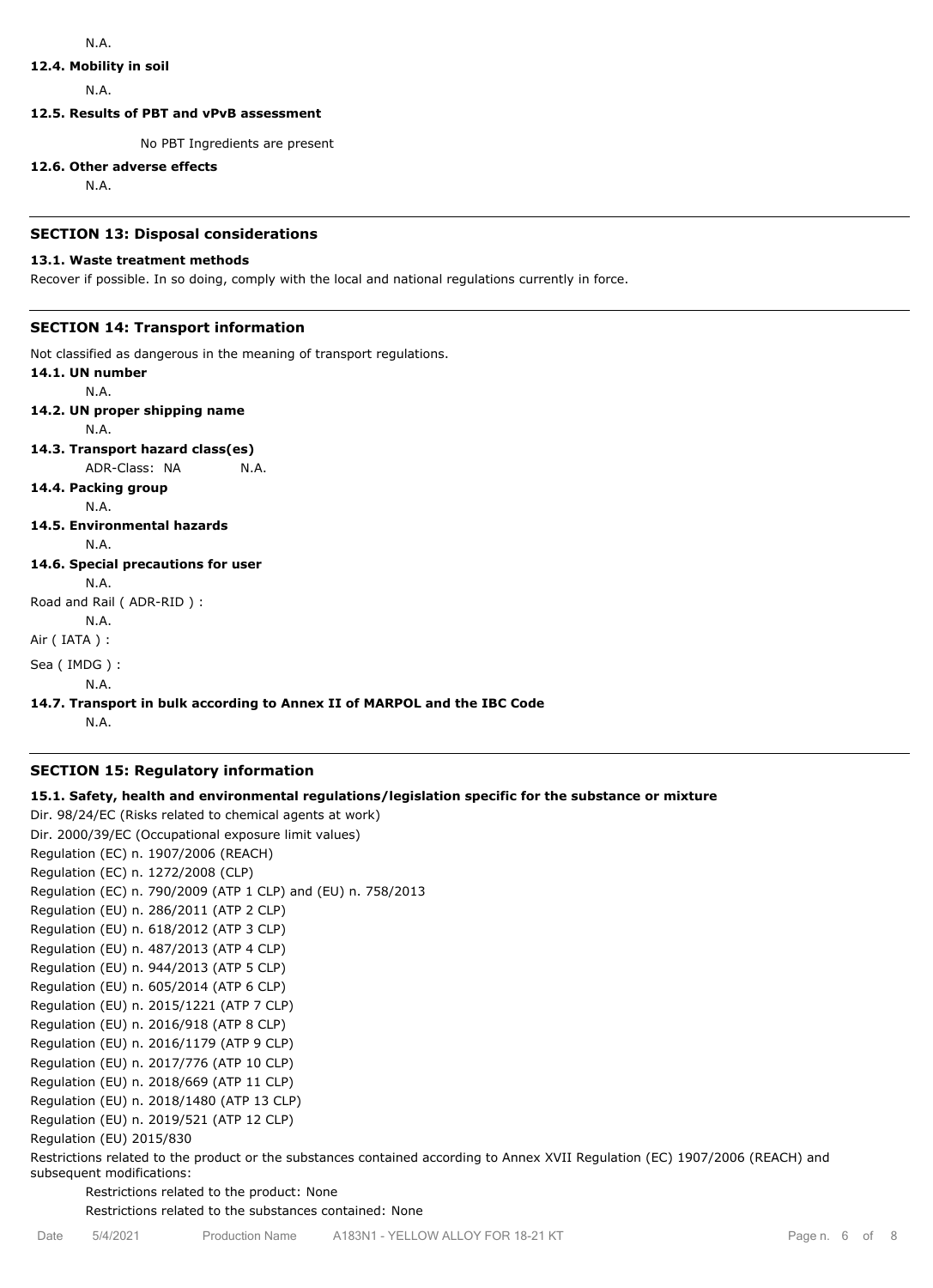N.A.

## **Regulation (EU) No 649/2012 (PIC regulation)**

No substances listed

German Water Hazard Class.

Class 3: extremely hazardous.

SVHC Substances:

No data available

#### **15.2. Chemical safety assessment**

No Chemical Safety Assessment has been carried out for the mixture.

## **SECTION 16: Other information**

This document was prepared by a competent person who has received appropriate training.

Main bibliographic sources:

ECDIN - Environmental Chemicals Data and Information Network - Joint Research Centre, Commission of the European Communities

SAX's DANGEROUS PROPERTIES OF INDUSTRIAL MATERIALS - Eight Edition - Van Nostrand Reinold

The information contained herein is based on our state of knowledge at the above-specified date. It refers solely to the product indicated and constitutes no guarantee of particular quality.

It is the duty of the user to ensure that this information is appropriate and complete with respect to the specific use intended.

This MSDS cancels and replaces any preceding release.

Legend to abbreviations and acronyms used in the safety data sheet:

ACGIH: American Conference of Governmental Industrial Hygienists

ADR: European Agreement concerning the International Carriage of Dangerous Goods by Road.

AND: European Agreement concerning the International Carriage of Dangerous Goods by Inland Waterways

ATE: Acute Toxicity Estimate

ATEmix: Acute toxicity Estimate (Mixtures)

BCF: Biological Concentration Factor

BEI: Biological Exposure Index

BOD: Biochemical Oxygen Demand

CAS: Chemical Abstracts Service (division of the American Chemical Society).

CAV: Poison Center

CE: European Community

CLP: Classification, Labeling, Packaging.

CMR: Carcinogenic, Mutagenic and Reprotoxic

COD: Chemical Oxygen Demand

COV: Volatile Organic Compound

CSA: Chemical Safety Assessment

CSR: Chemical Safety Report

DMEL: Derived Minimal Effect Level

DNEL: Derived No Effect Level.

DPD: Dangerous Preparations Directive

DSD: Dangerous Substances Directive

EC50: Half Maximal Effective Concentration

ECHA: European Chemicals Agency

EINECS: European Inventory of Existing Commercial Chemical Substances.

ES: Exposure Scenario

GefStoffVO: Ordinance on Hazardous Substances, Germany.

GHS: Globally Harmonized System of Classification and Labeling of Chemicals.

IARC: International Agency for Research on Cancer

IATA: International Air Transport Association.

IATA-DGR: Dangerous Goods Regulation by the "International Air Transport Association" (IATA).

IC50: half maximal inhibitory concentration

ICAO: International Civil Aviation Organization.

ICAO-TI: Technical Instructions by the "International Civil Aviation Organization" (ICAO).

IMDG: International Maritime Code for Dangerous Goods.

INCI: International Nomenclature of Cosmetic Ingredients.

IRCCS: Scientific Institute for Research, Hospitalization and Health Care

#### KAFH: KAFH

KSt: Explosion coefficient.